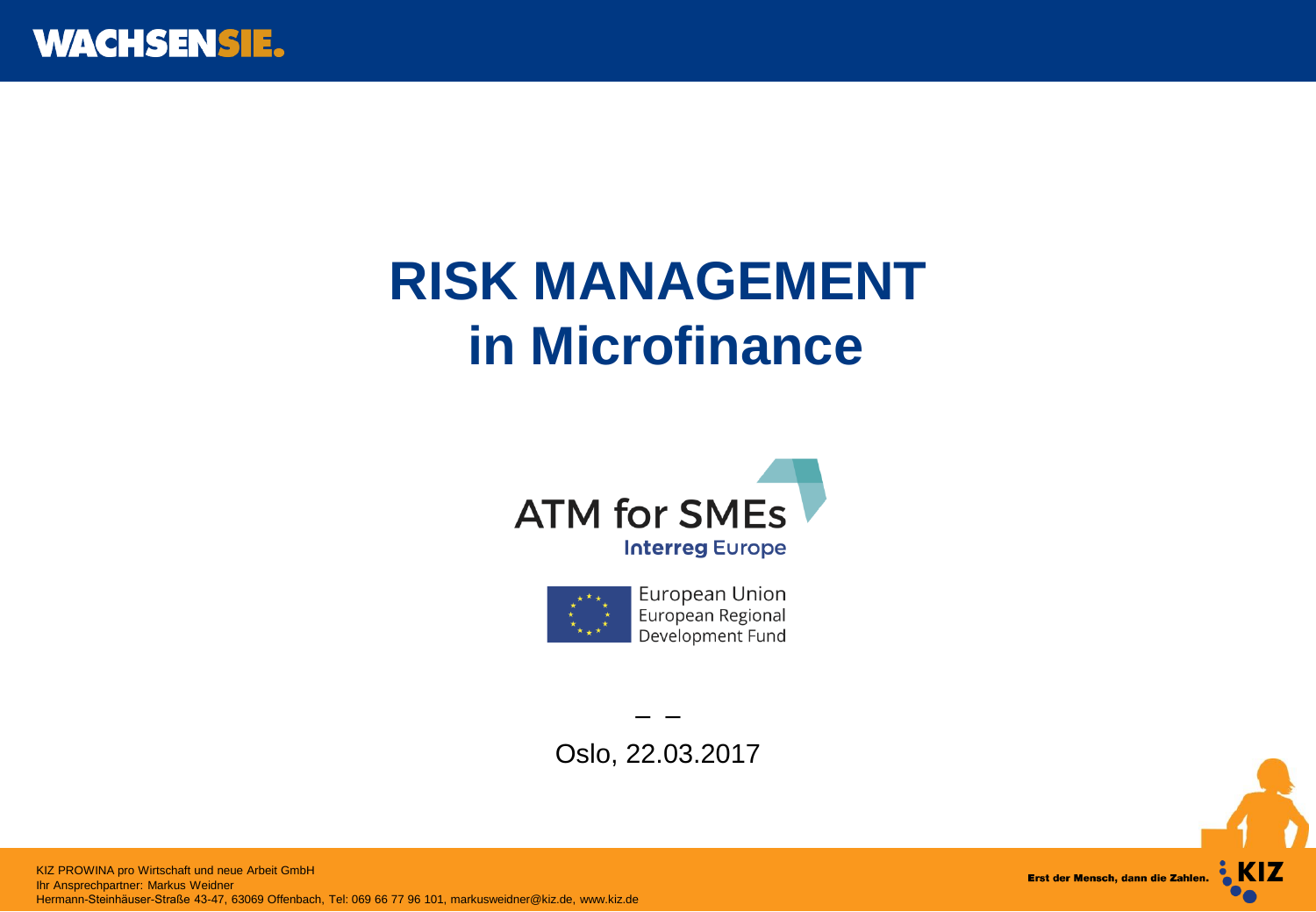### **Trust-based Partnership Model**



Erst der Mensch, dann die Zahlen. EXIZ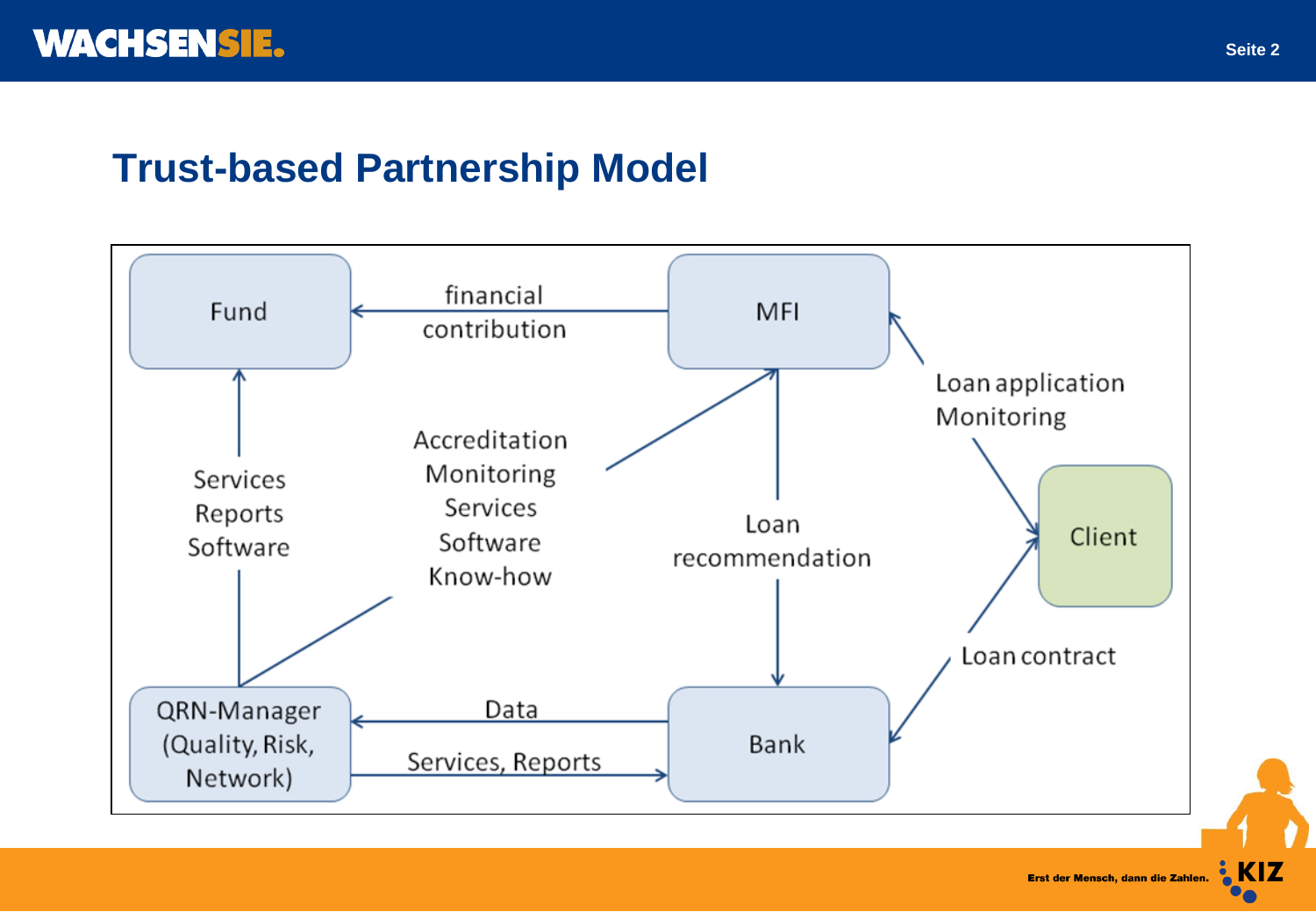

#### **How do we assess and manage risks?**

- The biggest threat for MFIs are defaults
- Common practice: PAR 30, PAR 60, PAR 90 and default rate
- The aim is to
	- identify risks by analysing the **past**,
	- learn from past mistakes to improve future micro-loan provisioning
- But how do we predict the **future** to
	- focus on those customers/borrowers who need support making their business sustainable?
	- Set up an adequate loan-loss-provision?
	- Identify branches, customer types, which are more risky than others?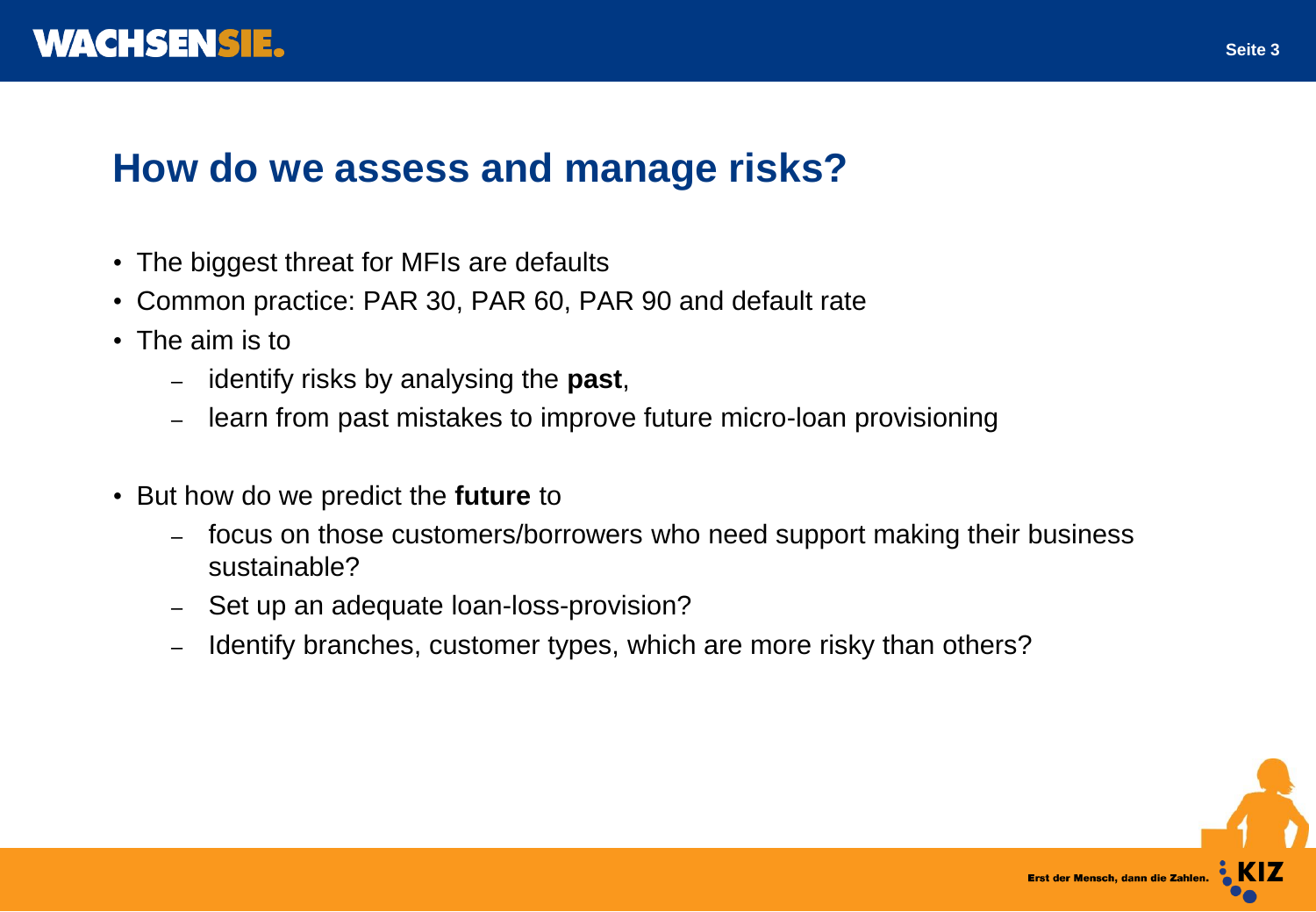# **Risk Prognosis**

| <b>Risk type</b> | <b>Repayment</b><br><b>Probability</b> | <b>Characteristics</b>                                                                                                                             |
|------------------|----------------------------------------|----------------------------------------------------------------------------------------------------------------------------------------------------|
| Type 1           | 97%                                    | Regular repayment                                                                                                                                  |
| Type 2           | 90%                                    | Slightly increased risk: 1 late repayment (PAR 15)<br>and max. 3 times late paying the monthly instalment                                          |
| Type 3           | 80 %                                   | Increased Risk but saving the loan is possible:<br>More than 2 late repayments (PAR 15) or more than<br>3 times late paying the monthly instalment |
| <b>Type 4</b>    | 50%                                    | High risk: Cancelation of contract very likely: More<br>than 5 late repayments (PAR 15)                                                            |
| Type 5           | $\overline{0}$                         | <b>Contract terminated</b>                                                                                                                         |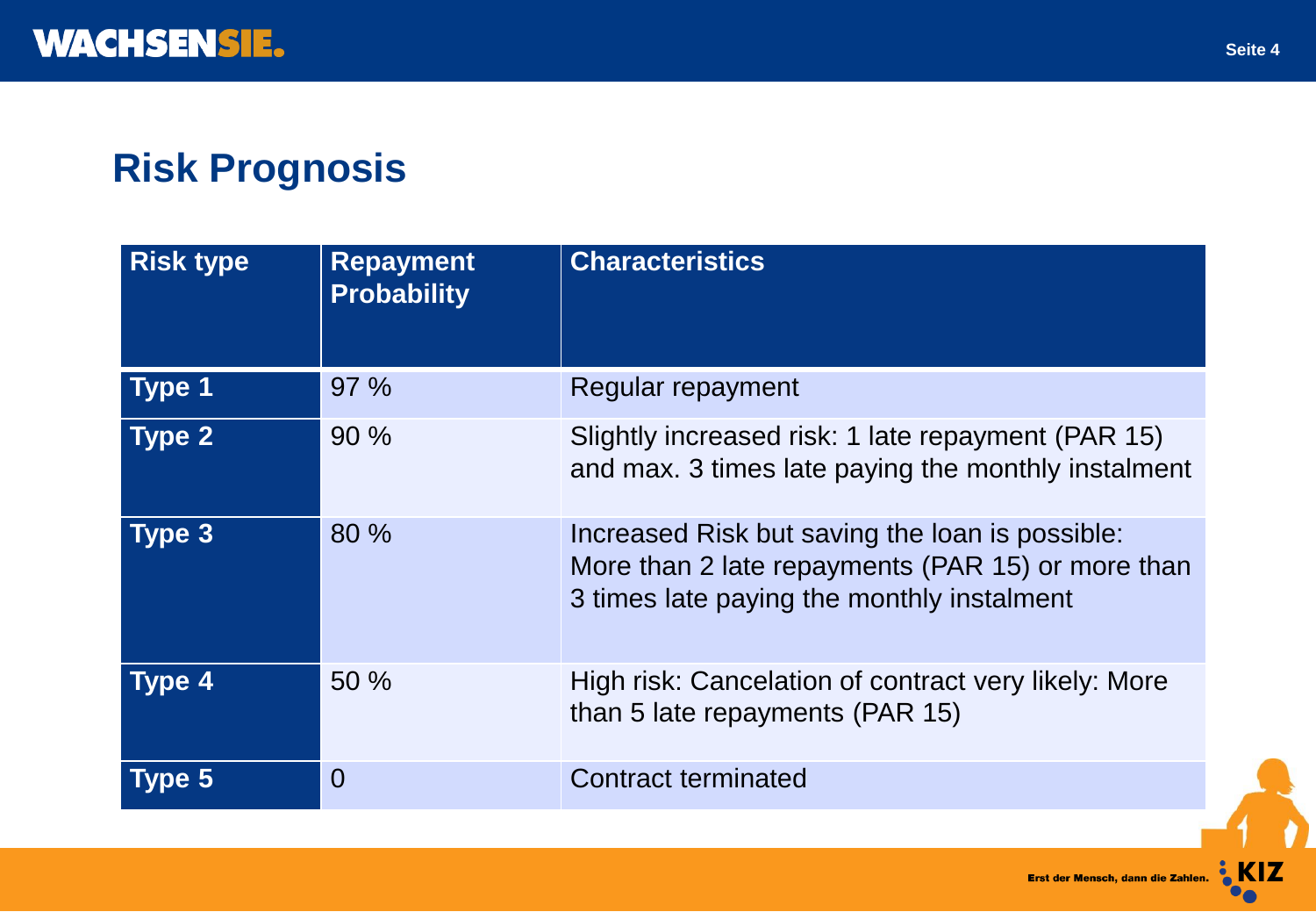## **Trust-based Partnership Model**

| Risikotyp                                    | Anzahl | Summe der aktuellen<br>Salden | Rückzahlungs-<br>wahrscheinlichkeit | rechnerischer<br>Ausfall |
|----------------------------------------------|--------|-------------------------------|-------------------------------------|--------------------------|
| Typ 1                                        | 230    | -407.656,36€                  | 97%                                 | -12.229,69€              |
| Typ <sub>2</sub>                             | 16     | -27.666,25€                   | 90%                                 | -2.766,63€               |
| Тур 3                                        | 8      | -11.315,82€                   | 80%                                 | -2.263,16€               |
| Тур 4                                        | 5      | -7.834,81€                    | 50%                                 | -3.917,41€               |
| Typ 5                                        | 0      | $0,00 \in$                    | 0%                                  | 0,00€                    |
| Gesamt                                       | 259    | -454.473,24€                  |                                     | -21.176,88€              |
| Durchschnittliche Restlaufzeit aller Kredite |        | 17.8 Monate                   |                                     |                          |

Erst der Mensch, dann die Zahlen.